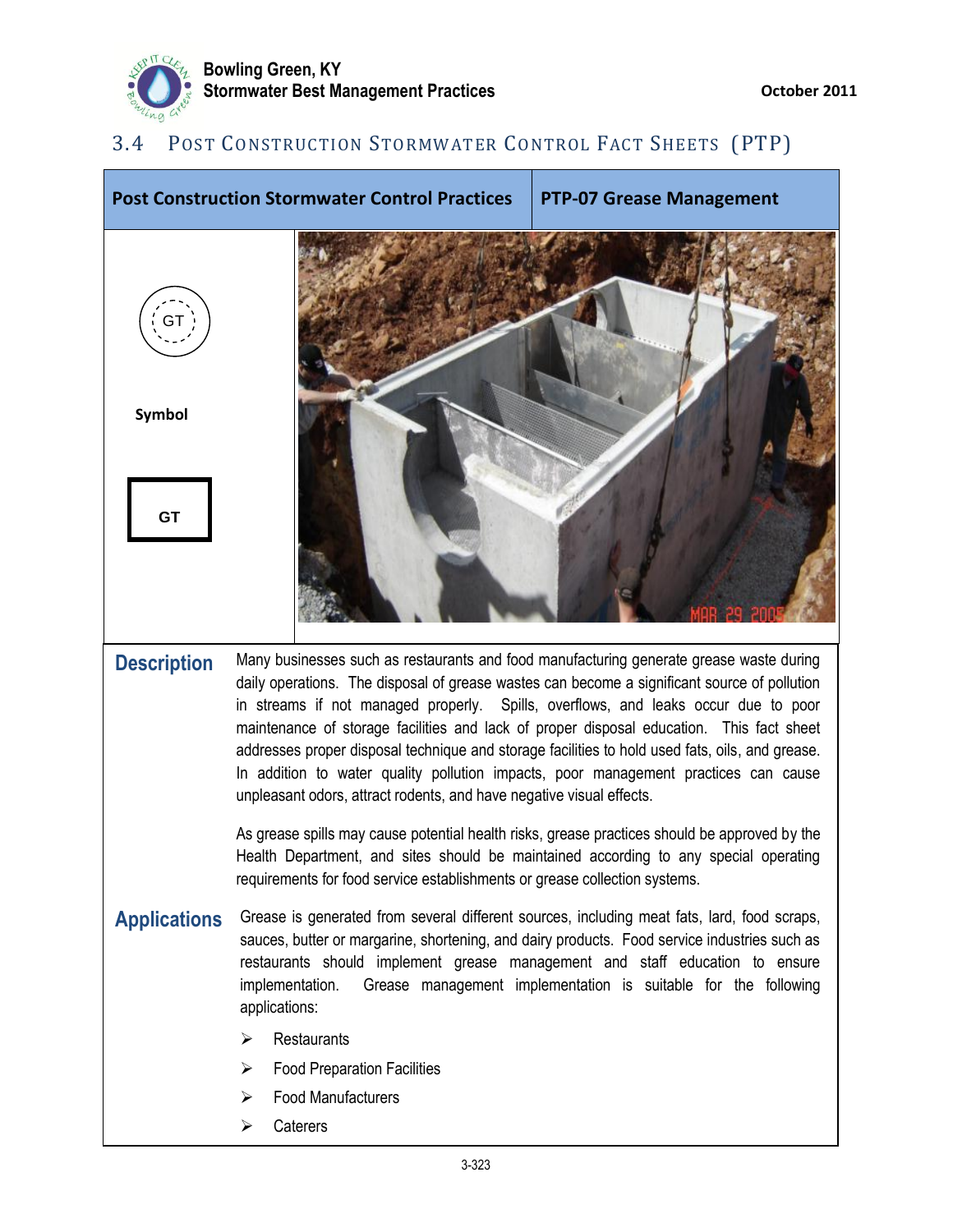

| ring a             |                                                                                                                                                                                                                                                                                                                                                                                                                                                                                                                                                                                                                                                                                                                                                                                                                                                                                                                                                                                                  |  |
|--------------------|--------------------------------------------------------------------------------------------------------------------------------------------------------------------------------------------------------------------------------------------------------------------------------------------------------------------------------------------------------------------------------------------------------------------------------------------------------------------------------------------------------------------------------------------------------------------------------------------------------------------------------------------------------------------------------------------------------------------------------------------------------------------------------------------------------------------------------------------------------------------------------------------------------------------------------------------------------------------------------------------------|--|
| <b>Approach</b>    | <b>Cover and Contain</b><br>In situations where the grease collection dumpster is located outside, overhead cover in the<br>form of a canopy and containment, via a curb system is recommended.<br><b>Treat and Discharge</b><br>For situations where grease has the potential to be released to the ground, a treat and<br>discharge solution is recommended. This could be accomplished by installing a BMP such<br>as a water quality unit (PTP-06) or another BMP designed to remove oils and greases.<br><b>Internal Grease Management</b><br>An internal collection system is a closed-loop, grease and oil collection system that utilizes<br>two storage tanks, one each for fresh oil and waste oil. The system directly connects the<br>flow of fresh oil to kitchen oil fryers. Once this oil has been used, the system can directly<br>pump new oil in while the used oil is pumped out. Waste oil and grease is then drained<br>through a filter and to the waste oil storage tank. |  |
|                    |                                                                                                                                                                                                                                                                                                                                                                                                                                                                                                                                                                                                                                                                                                                                                                                                                                                                                                                                                                                                  |  |
|                    |                                                                                                                                                                                                                                                                                                                                                                                                                                                                                                                                                                                                                                                                                                                                                                                                                                                                                                                                                                                                  |  |
| <b>Maintenance</b> | A maintenance and operation plan must be submitted for grease management structures<br>that specifically addresses the following items:                                                                                                                                                                                                                                                                                                                                                                                                                                                                                                                                                                                                                                                                                                                                                                                                                                                          |  |
|                    | Inspect storage area weekly and following rainfall events<br>➤                                                                                                                                                                                                                                                                                                                                                                                                                                                                                                                                                                                                                                                                                                                                                                                                                                                                                                                                   |  |
|                    | Repair or replace containment structures, perimeter controls, or storage bin as needed<br>➤                                                                                                                                                                                                                                                                                                                                                                                                                                                                                                                                                                                                                                                                                                                                                                                                                                                                                                      |  |
|                    |                                                                                                                                                                                                                                                                                                                                                                                                                                                                                                                                                                                                                                                                                                                                                                                                                                                                                                                                                                                                  |  |
|                    | <b>Sloped Cover</b>                                                                                                                                                                                                                                                                                                                                                                                                                                                                                                                                                                                                                                                                                                                                                                                                                                                                                                                                                                              |  |
|                    | <b>Grease Collection</b><br>Spill Containment                                                                                                                                                                                                                                                                                                                                                                                                                                                                                                                                                                                                                                                                                                                                                                                                                                                                                                                                                    |  |
|                    | Figure PTP-07-1 Containment for grease disposal                                                                                                                                                                                                                                                                                                                                                                                                                                                                                                                                                                                                                                                                                                                                                                                                                                                                                                                                                  |  |